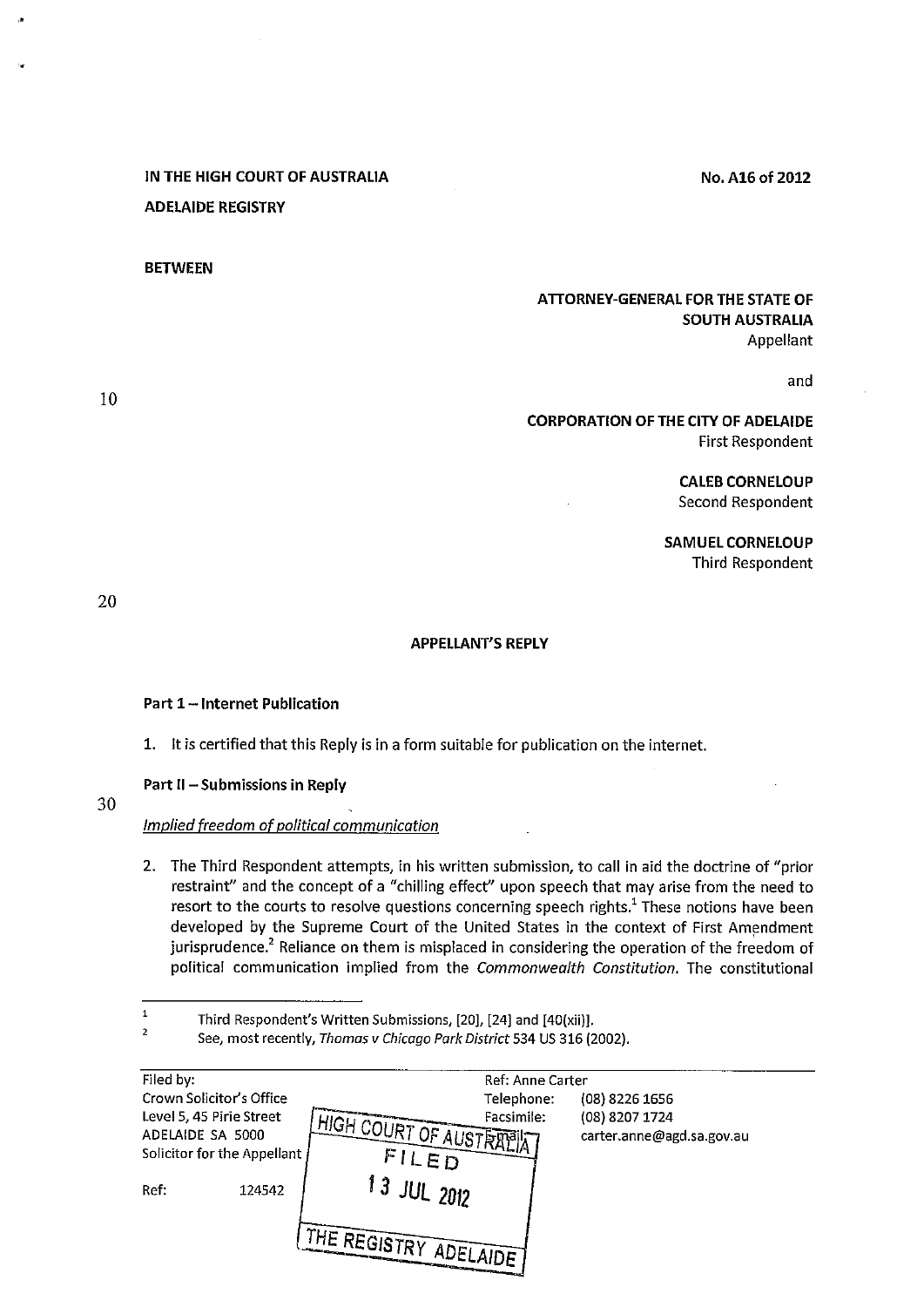context in this country prohibits the unconditional adoption of jurisprudence derived from quite different constitutional systems.

3. At the heart of these American concepts lies the notion of an individual's right to speak as protected by the first amendment. The doctrine of "prior restraint" focuses on procedural steps of an administrative character that an individual must undertake prior to speaking. The so called "chilling effect", brought about by the possible need to resort to the courts to define speech rights, focuses on the potential deterrent effect that litigation may pose to an individual speaker arising from factors such as the ambiguity in the impugned law, access to 10 the courts to undertake a review, and the anticipated expense of litigation.

- 4. Whilst considerations of these kinds cannot be said to be categorically irrelevant to the application of the implied freedom, the focus of the inquiry in the Australian context is not on the procedural vicissitudes, whether administrative or litigious, that may confront an individual seeking to exercise a right to speak. Rather, the Lange test protects those political communications necessary to maintain the particular system of representative and responsible government mandated by the text and structure of the Commonwealth Constitution. Where administrators are legally bound not to abridge the implied freedom, and effective rights of review exist to ensure that those administrators act within power, it is not 20 to the point to hypothesise that an individual's right to speak on a particular occasion might be thwarted by an erroneous application of an administrative discretion. It is the maintenance of system of representative and responsible government that is to be preserved by the implied freedom, not each and every pronouncement that a participant in public debate might wish to contribute.
	- 5. To the extent that procedural restraints, relevant to a consideration of the doctrines of "prior restraint" or the notion of a "chilling effect", may have relevance to the application of the implied freedom, they are overstated by the Third Respondent in the following respects:
- 30 40 5.1. Contrary to the submission of the Third Respondent, the By-law does not impose a "prior restraint on almost all forms of speech<sup>"3</sup> or impose "a ban on most forms of oral and written communication".<sup>4</sup> In fact, the By-law only applies to a narrow class of communications, namely preaching, canvassing, haranguing, touting for business, conducing surveys and opinion polls and distributing written material. As noted in the Appellant's Submissions, the By-law does not require permission to engage in speech generally.<sup>5</sup> For instance, the By-law does not require permission to engage in conversation, to make a speech, to post a message on the internet, to wear a t-shirt bearing a political slogan or to carry a sign. Therefore, to the extent that the By-law can be said to impose a prior restraint it only does so in relation to the forms of communication caught by the By-law. The system of representative and responsible government is not unduly impaired by restricting the capacity of the Second and Third Respondent to preach with immediacy, in circumstances in which there is no restriction on their ability to deliver a spontaneous temperate speech at any time. In this context the statement of Hayne J in APLA Ltd v Legal Services Commissioner (NSW) is pertinent:

<sup>3</sup>  Third Respondent's Written Submissions, [20].

<sup>4</sup>  Third Respondent's Written Submissions, (40(i)]. See also [43].

<sup>5</sup>  Appellant's Submissions, (44.2].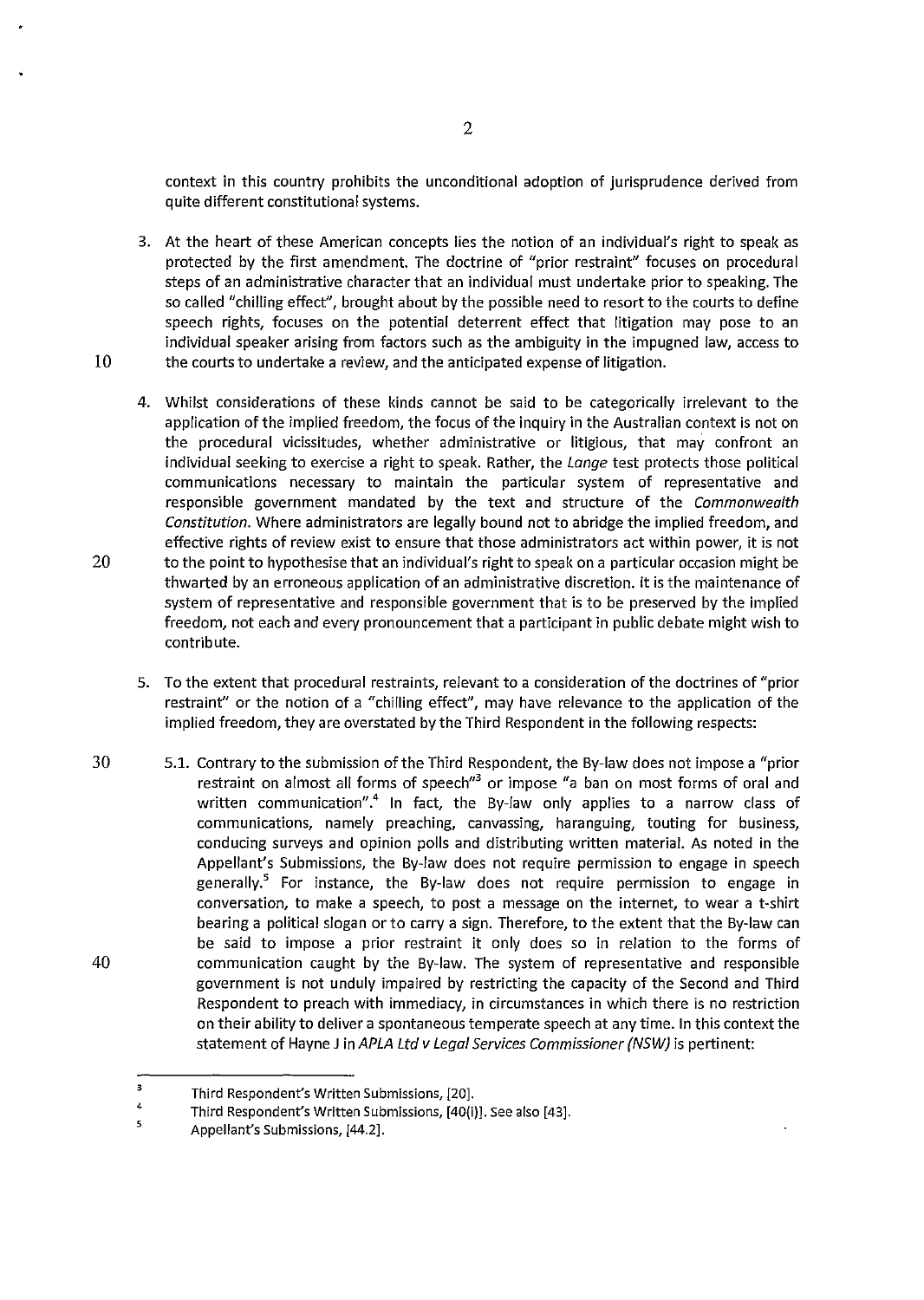**The implied freedom of political communication is a limitation on legislative power; it is not**  an individual right. It follows that, in deciding whether the freedom has been infringed, the central question is what the impugned law does, not how an individual might want to **construct a particular communication.** <sup>6</sup>

- 5.2. Contrary to the submission of the Third Respondent, to the extent that the implied freedom is burdened by the requirement to obtain permission to engage in those forms of communication falling within the scope of the By-law, the Council may not "take its 10 time in dealing with [an application for] permission".<sup>7</sup> Rather, the Council is obliged to determine the application "with all convenient speed".<sup>8</sup>This duty may be enforced by an order of mandamus which may be granted on an interlocutory basis<sup>9</sup> and determined urgently<sup>10</sup> where the circumstances so require.
- 5.3. Contrary to the submission of the Third Respondent, the discretion conferred on the Council by the By-law is not at large and cannot be exercised so as to bring about the "persecution ... of particular individuals for conducting normal everyday activity, in the manner of a totalitarian regime".<sup>11</sup> Rather, applying this Court's reasoning in Wotton, the discretion may not be exercised in a manner that abridges the implied freedom.<sup>12</sup> 20 Further, the difficulties associated with reviewing an exercise of the discretion that is beyond power is overstated by the Third Respondent for the following reasons:
	- 5.3.1. The Council is required to maintain a procedure for internal review of decisions to refuse permission.<sup>13</sup> No fees may be charged to conduct such reviews.<sup>14</sup>
	- 5.3.2. Although there is no obligation on the Council to provide reasons for a decision to refuse permission, the failure to do so does not immunise that decision from review by the Supreme Court.<sup>15</sup> Indeed, the absence of reasons may pique the attention of the reviewing court.<sup>16</sup>

<sup>6</sup> 

<sup>7</sup>  (2005) 224 CLR 322,451 [381].

Third Respondent's Written Submissions, [25].

a Section 27 of the Acts Interpretation Act 1915 (SA), applicable by virtue of s14A and the definition of" statutory instrument" in s4(1).

<sup>9</sup>  Supreme Court Act 1935 (SA), s29(1).

<sup>10</sup>  11 Supreme Court Civil Rules 2006 (SA), rr10(2)(c), 116(1)(b), 199(1).

<sup>12</sup>  Third Respondent's Written Submissions, [40(xv)].

<sup>13</sup>  Appellant's Submissions, [36].

<sup>14</sup>  Local Government Act 1999 (SA), s270(1).

Local Government Act 1999 (SA), s270(3).

lS Public Service Boord of New South Wales v Osmond (1986) 159 CLR 656, 663-664 (Gibbs CJ), referring to Padfield v Minister of Agriculture, Fisheries and Food [1968] AC 997. This passage from Osmond was referred to, with apparent approval, in Re Minister for Immigration & Multicultural & Indigenous Affairs; Ex parte Palme (2003) 216 CLR 212, 224-226 (Gleeson CJ, Gummow & Heydon JJ). See also, Avon Downs Pty Ltd v Federal Commissioner of Taxation (1949) 78 CLR 353, 360 (Dixon J); Minister for Immigration v SZMDS (2010) 240 CLR 611, 623 [34] (Gummow ACJ and Kiefel J); R v Secretary for Trade and Industry ex parte Lonrho plc [1989] 1 WLR 525, 540 (Lord Keith); Repatriation Commission v O'Brien (1985) 155 CLR 422, 446 (Brennan J).

<sup>16</sup>  Wainohu v State of New South Wales (2011) 243 CLR 181, 239 [149] (Heydon J).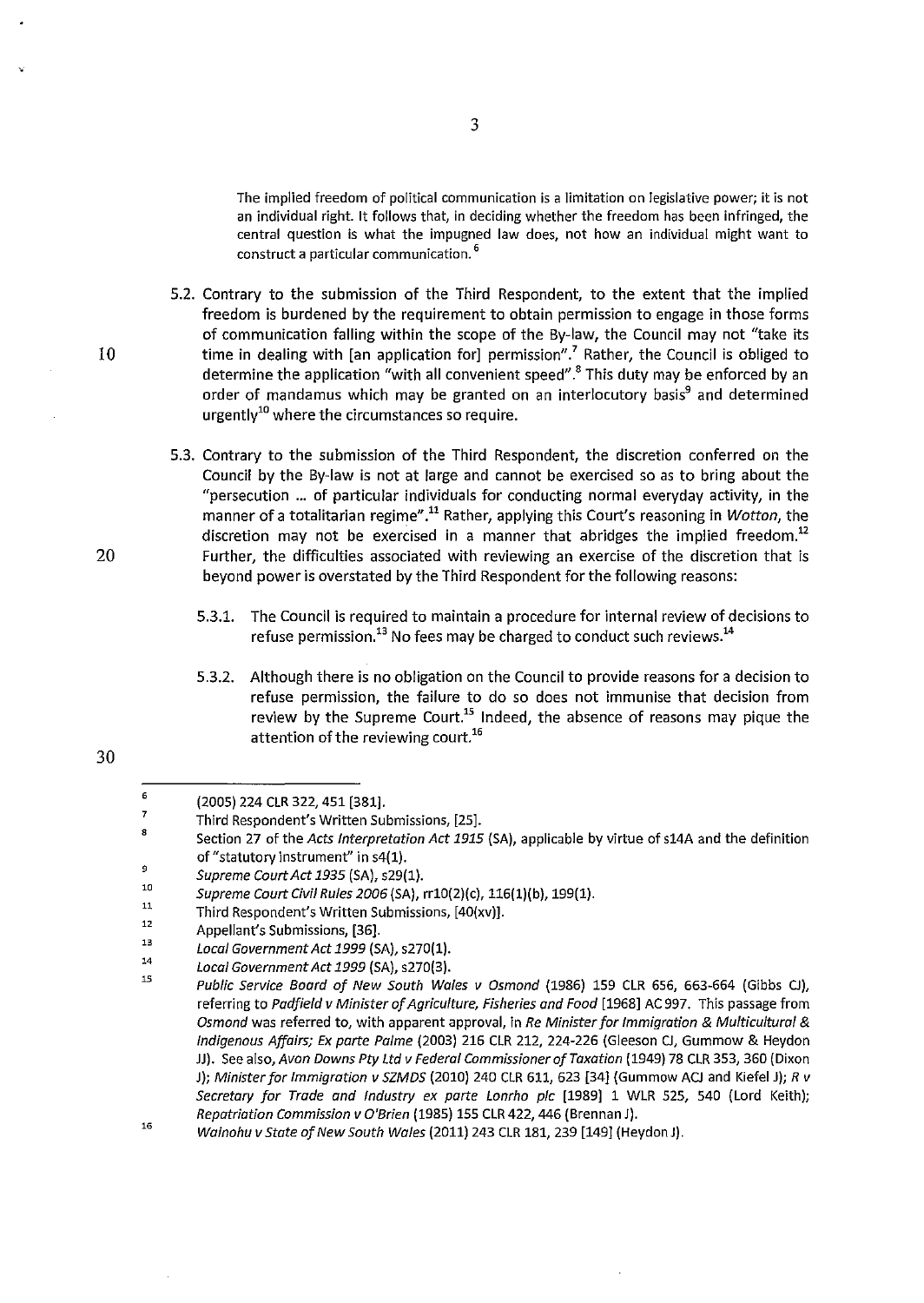- 5.3.3. The anticipated expense associated with an application to judicially review a refusal to grant a permit may be ameliorated in the discretion of the Supreme Court<sup>17</sup>
- 5.3.4. The potential for an adverse costs orders to be made against an applicant for judicial review is in the discretion of the Supreme Court.<sup>18</sup>
- 6. Finally, it should be noted that the Third Respondent asserts that "there are many ways of achieving [the ends of the By-law] that are less draconian and extreme".<sup>19</sup> Tellingly, however, 10 the Third Respondent fails to identify any alternative measures.

### Issues raised *by* the notices of contention

- 7. In the courts below, the Attorney-General has made no submission to the effect that the Bylaw was validly made. Rather, the Attorney-General's intervention was primarily concerned with the operation of the implied freedom of political communication. In the Full Court, the following submissions were put by the Attorney-General in addition to those put in relation to the operation of the implied freedom:
- 20 7.1. The generality of the terms of the by-law making power contained in s667(1)(9)(XVI) of the Local Government Act 1934 (SA) (the 1934 Act) and its placement at the end of an enumerated list of powers lead to the conclusion that the by-Jaw making power is limited to the making of by-laws that deal with a subject of the same kind as those found in the more specific grants enumerated in the preceding list. Further, the power contained in s667(1)(9)(XVI) of the 1934 Act is limited by reference to an implication arising from the terms of s239(1) of the Local Government Act 1999 (SA) (the 1999 Act). This submission was rejected by the Full Court.<sup>20</sup>
	- 7.2. The mere failure of a legal practitioner to sign a certificate provided to a council pursuant to s249{4) of the 1999 Act does not have the consequence, by application of the reasoning in Project Blue *Sky,<sup>21</sup>*that a by-law made in reliance on that certificate is invalid. This submission was not accepted by the Full Court. $^{22}$
	- 8. The grounds of appeal pursued by the Attorney-General in this Court relate to the Full Court's application of the implied freedom of political communication. The Attorney-General did not seek special leave to appeal in relation to the conclusions reached by the Full Court on the additional issues on which submissions were put. The Attorney-General is content to accept the reasoning of the Full Court on those issues. However, in order to ensure that the Court has a proper contradictor on these issues, and subject to any submissions the First Respondent

<sup>17</sup>  The Court may remit or reduce a fee "on account of the poverty of the party by whom the fee is payable or for any other reason": *Supreme Court Act 1935* (SA), s130(2).

<sup>18</sup>  *Supreme Court Act 1935* (SA), s40(1); *Supreme Court Civil Rules 2006* (SA), rr263 and 264.

<sup>19</sup>  Third Respondent's Written Submissions, [40(ii)].

<sup>20</sup>  *Corporation of the City of Adelaide v Corneloup* [2011] SASCFC 84, [96]-[98], [121]-[123]; (2011) 110 SASR 334, 360-361, 366.

*<sup>21</sup>  Project Blue Sky Inc v Australian Broadcasting Authority* (1998) 194 CLR 355.

<sup>22</sup>  *Corporation of the City of Adelaide v Corneloup* [2011] SASCFC 84, [29], [145]; (2011) 110 SASR 334, 342, 370.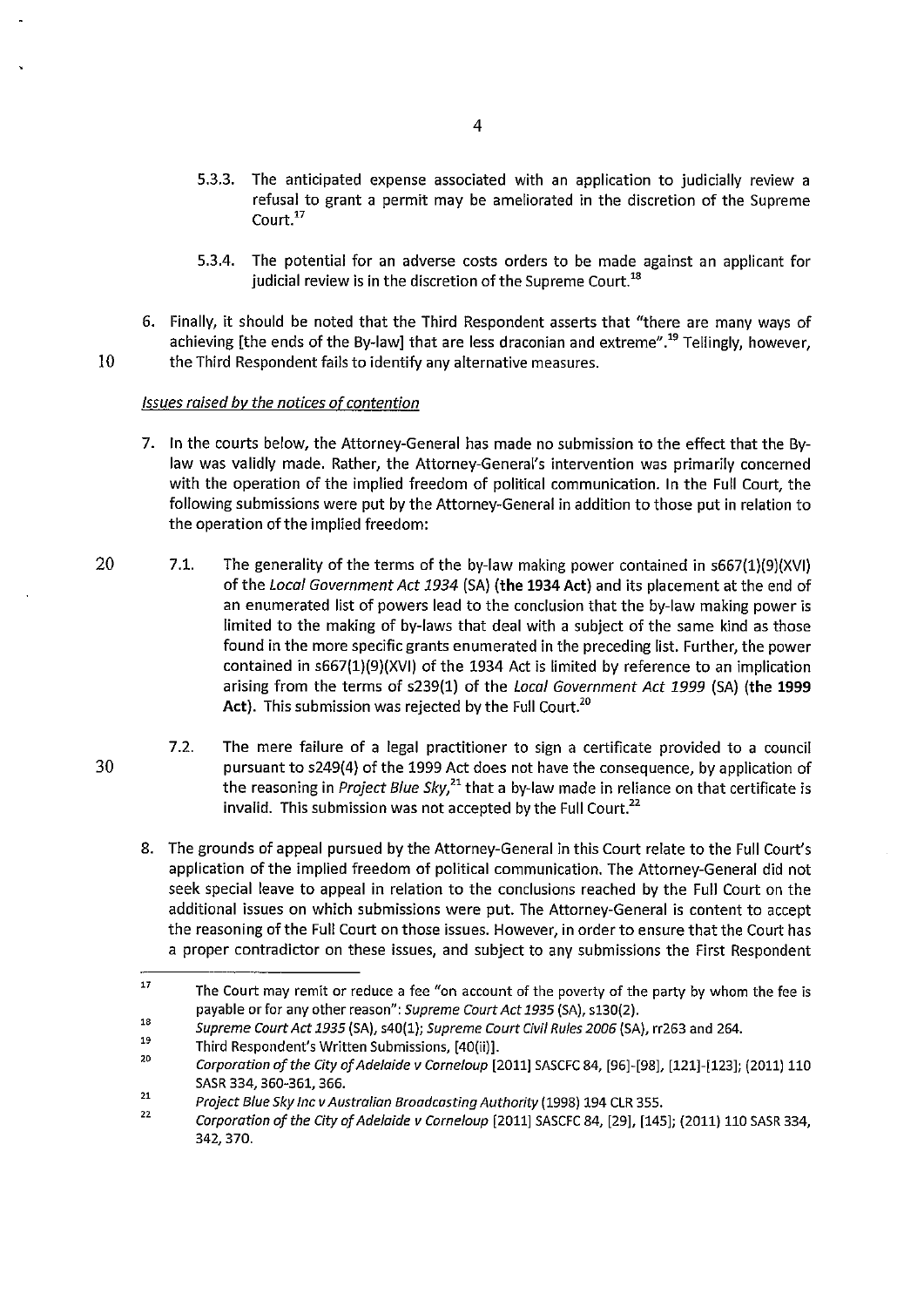may make, the Appellant makes the following submissions in respect of the various issues raised by the notices of contention.

- 9. Based on the written submissions filed by the Second and Third Respondents, it appears that various grounds raised by the notices of contention are no longer pressed. In particular, it appears that:
- 9.1. The Second Respondent has abandoned the contention that the Full Court erred "in failing to consider the Constitutionality of the creation of Local Government as defined by  $10$  the Local Government Act 1999 and as a law making entity".  $^{23}$ 
	- 9.2. The Third Respondent has abandoned the following contentions:
		- 9.2.1. The By-law infringes s238(2)(a) of the 1999 Act.<sup>24</sup>
		- 9.2.2. The By-law infringes  $s246(2)$  of the 1999 Act.<sup>25</sup>
		- 9.2.3. The By-law is invalid because the Council failed to adhere to the requirement imposed by  $s249(4)$  of the 1999 Act.<sup>26</sup>
	- 10. Based on the written submissions filed by the Second and Third Respondents, it appears that the following grounds raised by the notices of contention are pressed:
		- 10.1. The Second and Third Respondents contend that the By-law exceeded the scope of the by-law making power conferred by  $s667(1)(9)(XV)$  of the 1934 Act.<sup>27</sup>
		- 10.2. The Second Respondent contends that:
			- 10.2.1. The By-law infringes  $s246(2)$  of the 1999 Act.<sup>28</sup>

30

20

- 10.2.2. The By-law is invalid because the requirements of the *Electronic Transactions Act 2000* (SA) were not met. <sup>29</sup>
- 10.3. The Third Respondent contends that the By-law is unreasonable and is not a reasonably proportionate exercise of the power conferred by  $s667(1)(9)(XV)$  of the 1934 Act.<sup>30</sup>

These issues are addressed below.

<sup>23</sup>  24 Second Respondent's Notice of Contention, [4].

Third Respondent's Notice of Contention, [4].

*<sup>25</sup>*  Third Respondent's Notice of Contention, [5].

<sup>26</sup>  Third Respondent's Notice of Contention, [6].

<sup>27</sup>  Second Respondent's Notice of Contention, [1]; Third Respondent's Notice of Contention, [1].

<sup>23</sup>  Second Respondent's Notice of Contention, [2].

<sup>29</sup>  Second Respondent's Notice of Contention, [3].

<sup>30</sup>  Third Respondent's Notice of Contention, [2]-[3].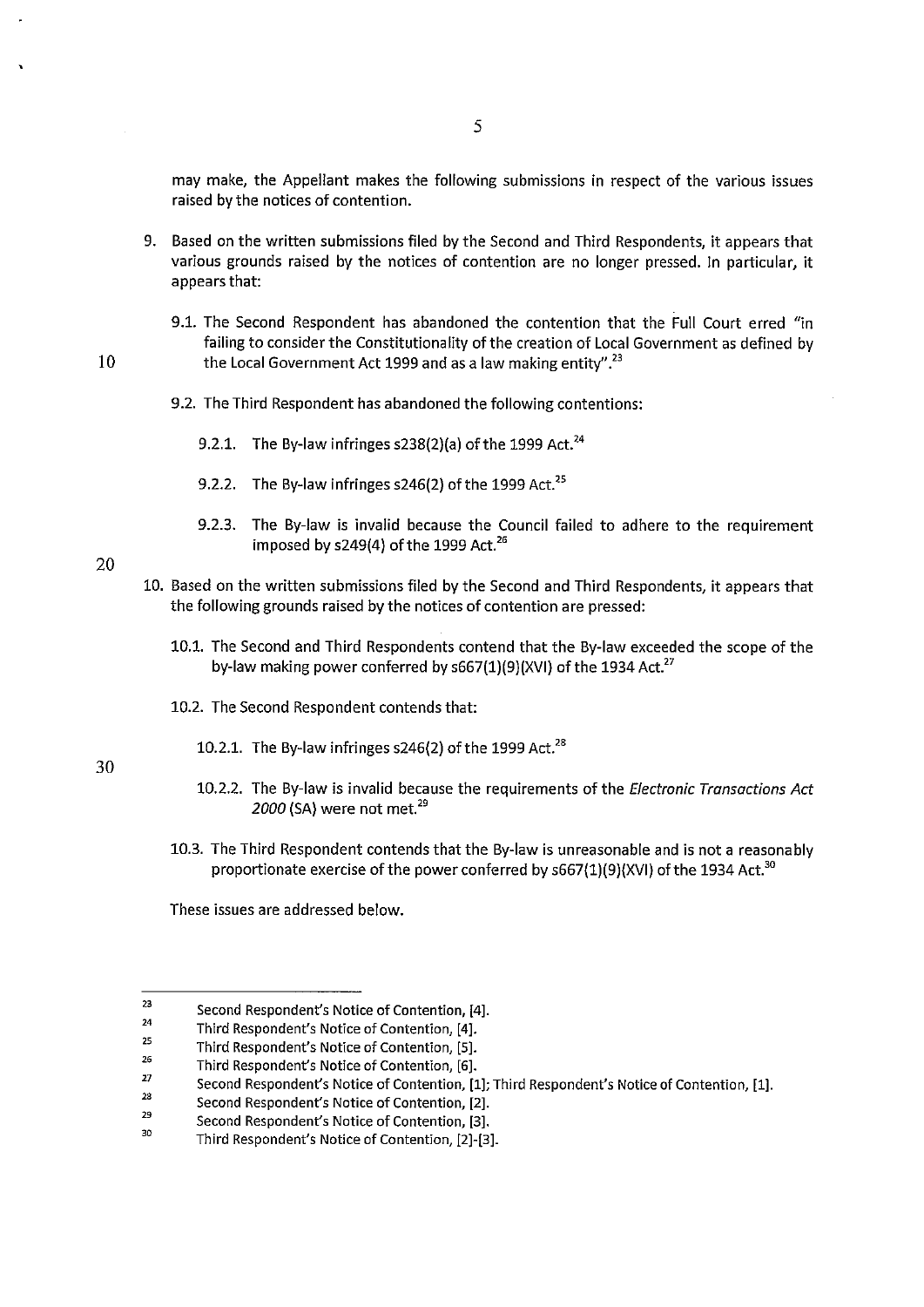## Section 667 of the 1934 Act: scope of the convenience power

- 11. Both the Second and Third Respondent seek to raise issues about the scope and exercise of the power conferred by s667 of the 1934 Act.
- 12. The Second Respondent contends that the Full Court erred in finding that s667 XVI of the 1934 Act authorised the by-law subject only to the Constitutional limitation on freedom of political communication. In particular, the Second Respondent submits that the Court ought to have found that s667 was restricted by s238(2)(a) and s239(1) of the 1999 Act.
- 13. The Third Respondent argues that cll2.3 and 2.8 of the By-law are an invalid exercise of the power conferred by s667(1)9(XVI) and are not a reasonable or proportionate exercise of the power.
- 14. The Full Court dealt at length with the scope of the power conferred by s667(1)9(XVI) of the 1934 Act. The Full Court held that the By-law was one made for the "convenience, comfort and safety" of the inhabitants of the City of Adelaide, within the scope of s667(1)9(XVI) **(the convenience power).** In reaching this conclusion the Full Court embarked upon an extensive historical survey of local government legislation in South Australia and a review of the 20 authorities dealing with the relationship between specific and general grants of power. Informed by this analysis, the Full Court found that the specific powers conferred by the 1934 Act "elucidate and inform the denotation of the convenience power".<sup>31</sup> In short, the Full Court considered that it would be unduly restrictive of the broad terms of s667(1)9(XVI) to require a subject matter of a by-law to be strictly analogous to the subject matter of one of the specific . powers. Rather,
- Identifying the municipal concerns for which the general power authorises by-laws, is, therefore, a **complex process requiring a consideration of the nature of contemporary urban communities, the**  legislative responsibilities of other levels of government and the nature of the specific powers 30 expressly conferred on the organs of local government. The specific powers committed to local government by statute provide an important indication of the role and responsibilities of local **government, but the convenience power is not limited to matters which are strictly analogous to**  the subject matters of the specific powers. The convenience power extends to regulating conduct which, having regard to the considerations I have mentioned, is properly a matter of municipal concern and which, if left uncontrolled, will materially interfere with the comfort, convenience and safety of the city's inhabitants.<sup>32</sup>
- 15. The Third Respondent relies in particular on the decision of Leslie v City of Essendon.*<sup>33</sup>*The Full Court distinguished this line of authorities by reference to both the historical context and 40 contemporary conceptions of municipal government.<sup>34</sup>
	- 16. In addition, the Full Court accepted that the 1934 Act and the 1999 Act must be read together, and that the convenience power in s667(1)9(XVI) was subject to any "negative implication

10

 $^{\prime}$ 

<sup>31</sup>  *Corporation of the City of Adelaide v Corneloup* [2011] SASCFC 84, [96]; (2011) 110 SASR 334,360.

<sup>32</sup>  33 *Corporation of the City of Adelaide v Corneloup* [2011] SASCFC 84, [99]; (2011) 110 SASR 334, 361.

<sup>[1952]</sup> VLR 222.

<sup>34</sup>  *Corporation of the City of Adelaide v Corneloup* [2011] SASCFC 84, [90]-[97]; (2011) 110 SASR 334, 358-361.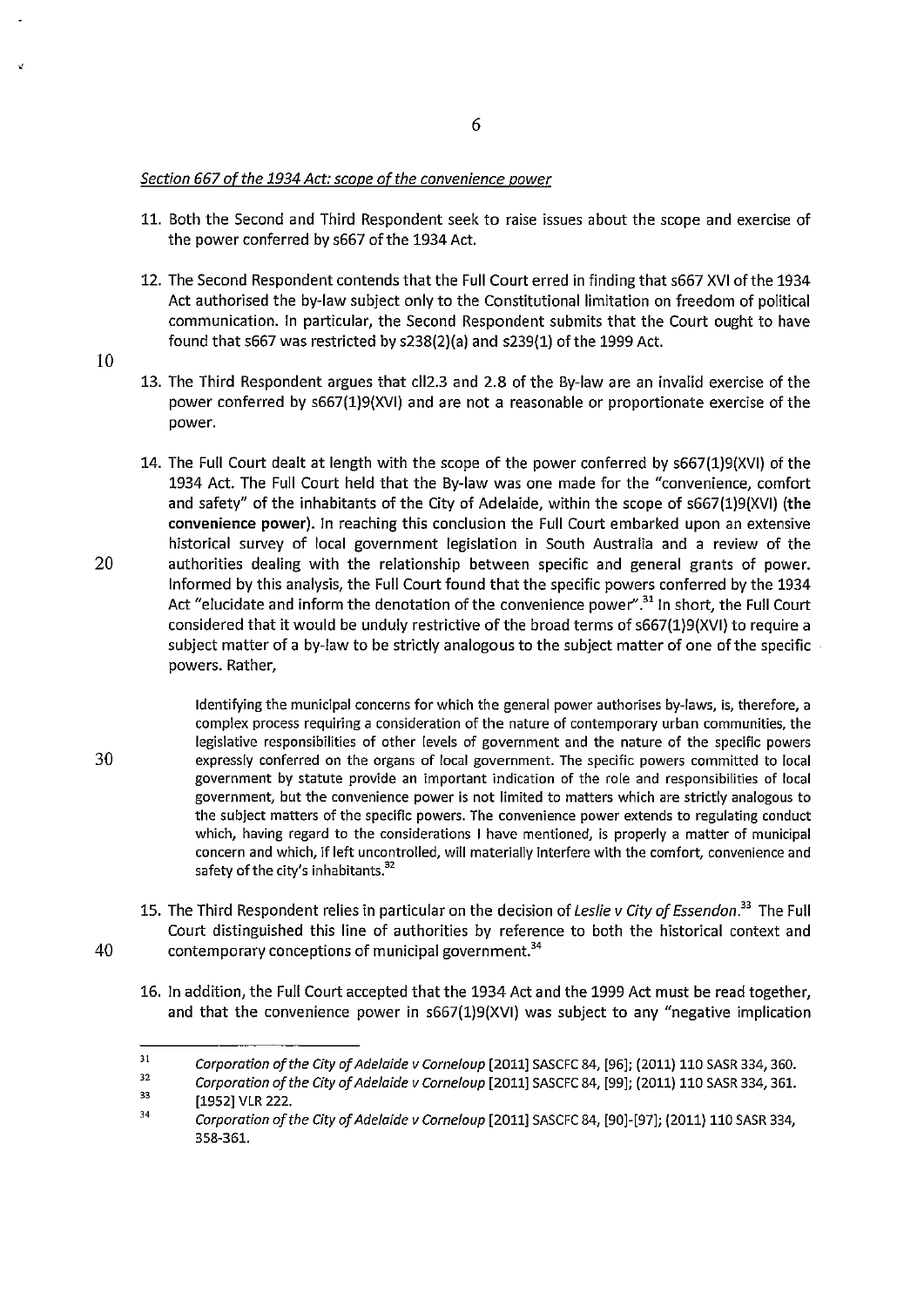which may properly be drawn from the by-law making provisions of the 1999 Act".<sup>35</sup> In particular, the Full Court held that ss238(2) and 239 did not mean that the only by-laws that could be made about the use of roads were those authorised by s239. Instead, the Full Court considered that the implication which could be drawn from these two provisions was more limited:

**The convenience power cannot be used to control access to roads in the same unrestricted way in**  which access to other local government land may be controlled pursuant to s 238 of the 1999 Act. The limitation of the convenience power ... to that conduct which materially interferes with the **convenience of inhabitants, avoids any inconsistency with the implication arising out of s 238 and**  s 239 of the 1999 Act.<sup>36</sup>

Contrary to the submission of the Second Respondent, the Full Court held that the words "comfort and convenience" in s667(1)9(XVI) did not include "minor irritations which are part of everyday living".<sup>37</sup>

- 17. According to the Full Court, the limitation on the regulation of roads provided for in s239 does not give rise to an implication that no additional aspects of road use can be regulated. In particular, "it could not be suggested that common law nuisances on roads could not be 20 prevented or suppressed".<sup>38</sup>
- 18. For the purposes of providing this Court with a contradictor, the Appellant accepts and adopts the reasoning of the Full Court on the scope of the convenience power. The Appellant also notes that even if the narrow interpretation of the convenience power is adopted, such that it operates to provide power to make by-laws in relation to matters analogous to the subject matter of one of the specific powers, then the By-law may be supportable by analogy to the power to make laws with respect to the prevention of nuisances found in s667(1)4(1) of the 1934 Act. The Full Court, while noting that in Samuels v Hall<sup>39</sup> the majority held that the power to make by-laws preventing nuisances extended to prohibiting conduct which did not amount 30 to a common law nuisance (but which might lead to such a nuisance), instead proceeded on the narrower view of the nuisance power advanced by Zelling AJ in the court below in Samuels.*<sup>40</sup>*The Appellant submits that the By-law may be supported by the nuisance power,

### Section 667 of the 1934 Act: exercise of the convenience power

either standing alone or together with the convenience power.

19. The Third Respondent submits that the By-law is not a reasonable or proportionate exercise of the power conferred by  $s667(1)(9)(XV)$  of the 1934 Act.<sup>41</sup> The Appellant accepts the statement of general principles by which to determine whether a by-law is unreasonable or

<sup>35</sup>  *Corporation of the City of Adelaide v Corneloup* [2011] SASCFC 84, [23]; (2011) 110 SASR 334, 341.

<sup>36</sup>  *Corporation of the City of Adelaide v Corneloup* [2011] SASCFC 84, [122]; (2011) 110 SASR 334, 366.

<sup>37</sup>  *Corporation of the City of Adelaide v Corneloup* [2011] SASCFC 84, [23]; (2011) 110 SASR 334, 341.

<sup>38</sup>  *Corporation of the City of Adelaide v Corneloup* [2011] SASCFC 84, [123]; (2011) 110 SASR 334, 366.

<sup>39</sup>  [1969] SASR 296.

<sup>40</sup>  *Corporation of the City of Adelaide v Corneloup* [2011] SASCFC 84, [42]; (2011) 110 SASR 334, 345- 346.

<sup>41</sup>  Third Respondent's Notice of Contention, [2], [3]; Third Respondent's Written Submissions, [63]- [76].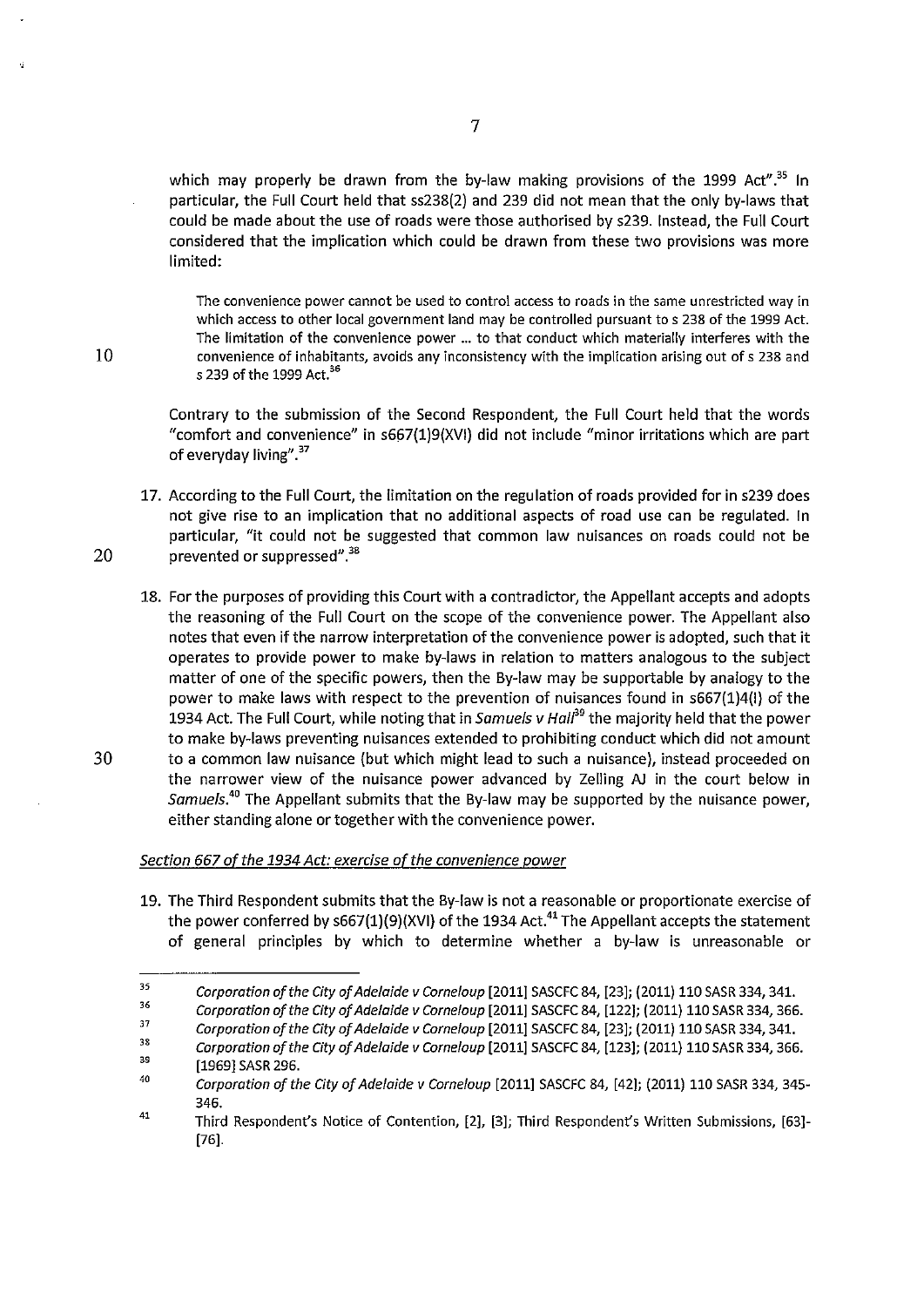disproportionate as set out in the Third Respondent's Written Submission.<sup>42</sup> However, contrary to the Third Respondent, the Appellant submits that the By-law was made consistently with these principles.

20. The Full Court dealt in some detail with this submission.<sup>43</sup> The Full Court was not persuaded that the By-law was such an unreasonable or disproportionate measure that it was beyond the legislative authority conferred by the 1934 Act.<sup>44</sup> In particular, the Full Court held that the inconvenience caused by haranguing the public is "substantial", as was evidenced by the alleged activities of the Second and Third Respondent.<sup>45</sup> In addition, the Full Court was 10 satisfied that preaching or handing out printed material was likely to adversely affect the convenience, comfort and safety of inhabitants of the City if there was no limit on the prescribed conduct.<sup>46</sup>

21. Further, the Full Court held that the requirement to obtain permission was not a disproportionate response to this problem. The Full Court noted that:

Delegated legislation is disproportionate or, to put it in another way, not capable of being considered reasonably appropriate and adapted to the statutory purpose of the delegation, where it only marginally advances the statutory purpose but at the same time imposes substantial collateral legal and practical burdens.<sup>47</sup>

In finding that the permission system was proportionate, the Full Court noted that the By-law was designed "not only to ensure that road users are not faced with a barrage of spruikers but also to afford those who wish to disseminate their opinions on the road an orderly system and opportunity to do so."48 The Full Court's finding on the question of proportionality was also informed by the fact that there were no obvious alternatives. Contrary to the submission of the Third Respondent, $49$  the Full Court was of the view that potential alternatives would be difficult to police and would not achieve the purpose of the equitable allocation of time and space for those wishing to engage in the regulated conduct.<sup>50</sup>

30

20

22. The Appellant accepts and adopts the reasoning of the Full Court on the exercise of the power conferred by s667 of the 1934 Act. Further support for the exercise of this power can be found in the Appellant's Submissions concerning the reasonably appropriate and adapted nature of the By-law.<sup>51</sup> In the Appellant's submission the test as to the proportionality of the exercise of

<sup>42</sup>  Third Respondent's Written Submissions, [63)-[66).

<sup>43</sup>  *Corporation of the City of Adelaide v Corneloup* [2011) SASCFC 84, [22), [99)-[117) and [124)-[129); (2011) 110 SASR 334,340-341, 361-365, 366-367.

<sup>44</sup>  *Corporation of the City of Adelaide v Corneloup* [2011) SASCFC 84, [22], [129); (2011) 110 SASR 334, 340-341, 367.

<sup>45</sup>  *Corporation of the City of Adelaide v Corneloup* [2011) SASCFC 84, [125); (2011) 110 SASR 334, 366.

<sup>46</sup>  *Corporation of the City of Adelaide v Corneloup* [2011) SASCFC 84, [126)-[127); (2011) 110 SASR 334, 366-367.

<sup>47</sup>  48 *Corporation of the City of Adelaide v Cornela up* [2011) SASCFC 84, [115); (2011) 110 SASR 334, 365.

<sup>49</sup>  *Corporation of the City of Adelaide v Corneloup* [2011) SASCFC 84, [126); (2011) 110 SASR 334, 367. Third Respondent's Written Submissions, [74].

<sup>50</sup> 

<sup>51</sup>  *Corporation of the City of Adelaide v Corneloup* [2011) SASCFC 84, [128); (2011) 110 SASR 334, 367.

See Appellant's Submissions, [30)-[50].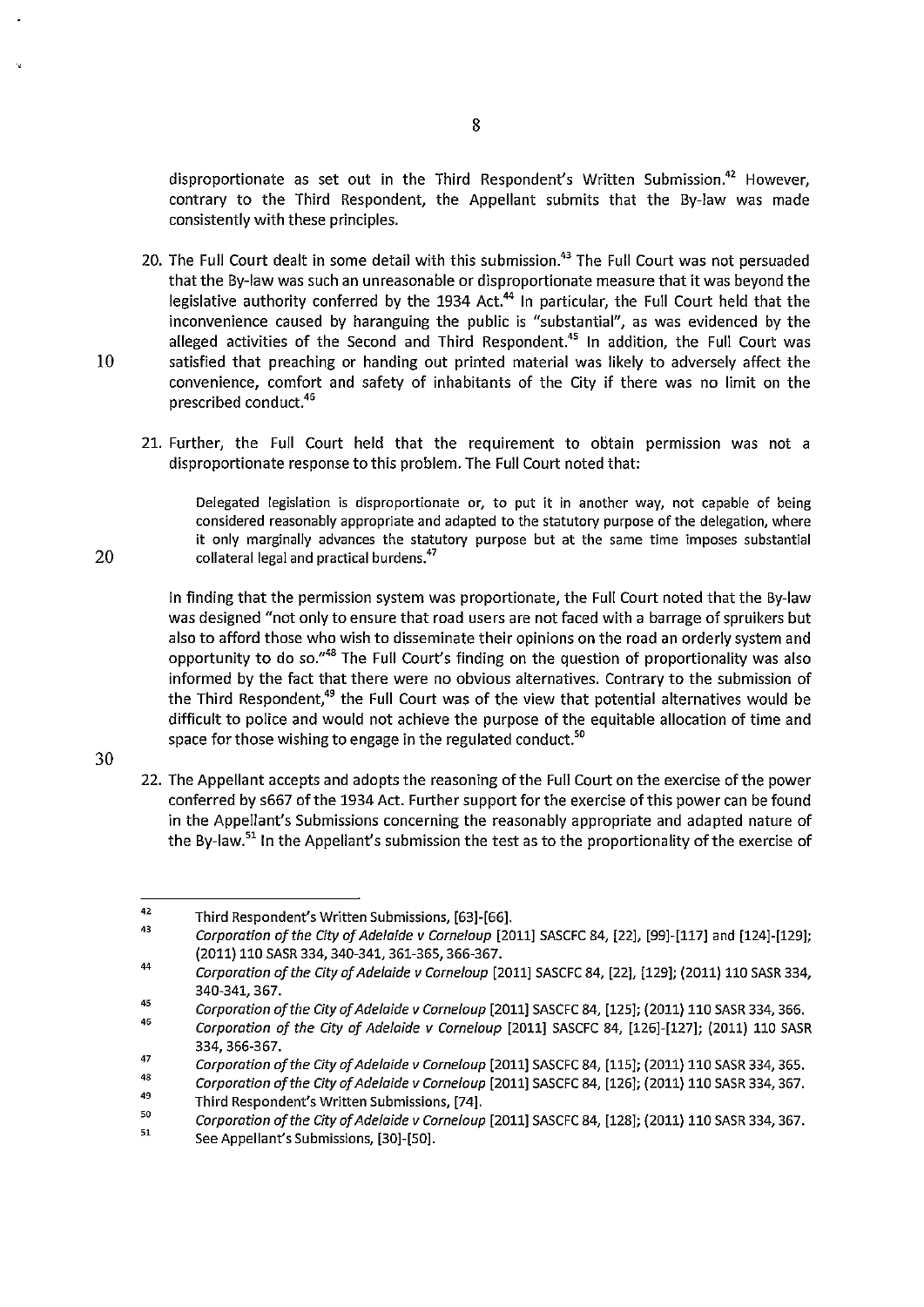the by-law making power is the same as the test for determining whether the By-law is reasonably appropriate and adapted for the purposes of the implied freedom.

# *Section 246(2) oft he 1999 Act: "licence"*

23. The Second Respondent submits that the permission system established by the By-law constitutes a requirement that a person obtain a licence to carry out an activity contrary to the limitation on a council's by-law making power found in s246(2) of the 1999 Act. The Second Respondent submits that the Full Court erred by finding that s246(2) of the 1999 Act did not 10 apply to the By-law.

## 24. Section 246(2) of the 1999 Act provides as follows:

A council cannot make a by-law that requires that a person obtain a licence from the council to carry **out an activity at a particular place unless the council has express power to do so under an Act.** 

- 25. The Full Court's conclusions on the application of s246(2) turned upon his construction of the word "licence".<sup>52</sup> The Full Court held that the word "licence" in s246 did not include the mere grant of permission to engage in certain conduct. Rather, s246(2) was concerned with licences 20 to occupy *"particular* places for the purpose of commercial or other business-like activities which are conducted continuously, regularly or frequently from that location."<sup>53</sup> This conclusion was informed by the legislative and governmental history of municipal authorities, and by reading the provision in conjunction with s246(3) which expressly provides that a bylaw may operate subject to specified conditions or provide for exemptions.<sup>54</sup> Adopting this construction, the Full Court found that the permission system contained in the By-law was not akin to a licence such that s246(2) of the 1999 Act had not been infringed.
	- 26. The Appellant accepts and adopts the reasoning of the Full Court on this issue.
- 30 *Electronic Transactions Act 2000 (SA)*
- 27. The Second Respondent contends that the Full Court erred in finding that the certificate of validity by a legal practitioner met the requirements of the *Electronic Transactions Act 2000*  (SA). In particular, the Second Respondent submits that the Full Court erred by finding, on the one hand, that s249(4) of the 1999 Act required the Council to obtain a certificate stating that the by-law is within the power of the Council and, on the other hand, by finding that this certificate was provided via an email that satisfied the requirements of the *Electronic Transactions Act 2000.* The Second Respondent asserts that no certificate was provided and that what was provided did not meet the requirements of  $ss9(1)$ ,  $10(1)$ ,  $10(2)$  and  $11(2)(a)$  of 40 the *Electronic Transactions Act 2000.* According to the Second Respondent, the Court ought to have taken into account the fact that there was no signature or date on the certificate.

<sup>52</sup>  53 *Corporation of the City of Adelaide v Corneloup* [2011] SASCFC 84, [24]-[26] and [130]-[136]; (2011) 110 SASR 334, 341, 367-368

*Corporation of the City of Adelaide v Corneloup* [2011] SASCFC 84, [26]; (2011) 110 SASR 334, 341.

<sup>54</sup>  *Corporation of the City of Adelaide v Corne/oup* [2011] SASCFC 84, [132]-[134]; (2011) 110 SASR 334,368.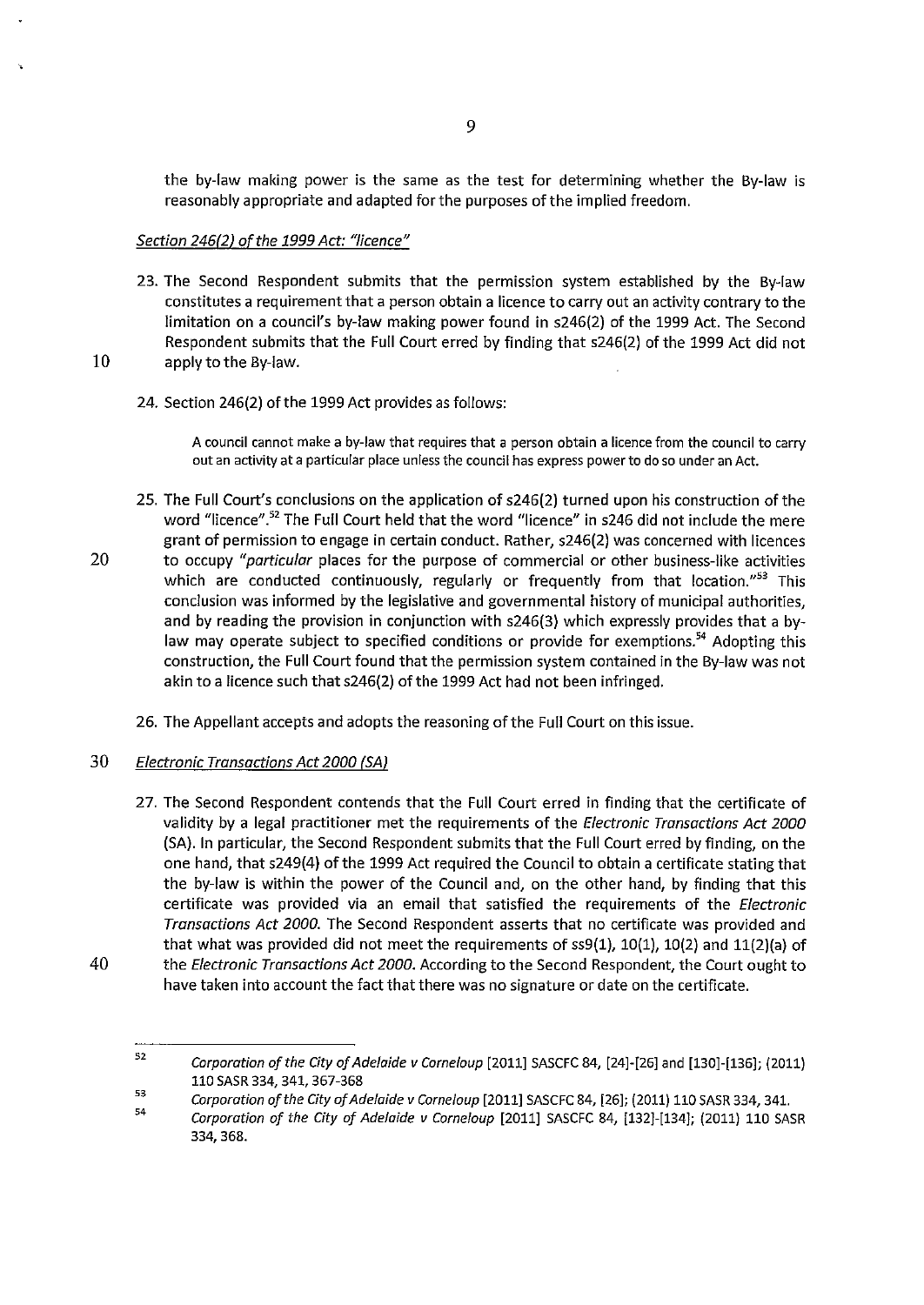- 28. The **Full** Court held that the requirement for a certificate, signed by a legal practitioner, as provided for in s 249(4) of the 1999 Act, was "an essential condition to the validity of a by-law".<sup>55</sup> However, the Full Court went on to find that this requirement that the certificate be signed by a legal practitioner was satisfied by virtue of s9 of the Electronic Transactions Act 2000.
- 29. It is common ground that a legal practitioner engaged by the City of Adelaide prepared a certificate, as required under s249(4), to certify that he had he had examined the By-law and to certify that in his opinion it was within the power of the Council and not in conflict with the 1999 Act or any other Act. The certificate was prepared in accordance with the prescribed 10 form (Form 8). It was produced in Microsoft Word format. The Certificate of Validity was not signed but the legal practitioner's name appeared in bold type, accompanied by the words "legal practitioner". Underneath the text comprising the Certificate of Validity the text of the By-law was reproduced. On 3 May 2004 the legal practitioner sent this Microsoft Word document by email to an officer of the Council who was authorised to receive it.<sup>56</sup>
	- 30. The Full Court found that the provision of the certificate via email, and the statement of the legal practitioner's name, was sufficient to identify the legal practitioner. In particular, his Honour noted that:
- 20 The accompanying email made it clear to P that the legal practitioner expected that the certificate of validity of the by-law would be printed by P and put before the council for the purpose of making the by-laws. Plainly then the provision of the certificate, albeit unsigned, unequivocally signified that the named legal practitioner held the view that the by-law was valid and subscribed to the opinion required by the certificate although he had not signed it.<sup>57</sup>
- 31. In addition, the Full Court rejected the finding of the trial judge that the method of electronic communication could not be considered 'reliable'. The Full Court held that the intention of the Electronic Transactions Act 2000 is to "assimilate the position of subscription to a view or position by electronic communication with subscription [to a view] by hand written 30 signature".<sup>58</sup> Accordingly, his Honour concluded that the circumstances in which the certificate was provided, via email to the Council officer, sufficiently identified the legal practitioner and "unequivocally showed that he subscribed to the view expressed in the certificate even though he did not sign it."<sup>59</sup>
	- 32. The Appellant accepts and adopts the reasoning ofthe Full Court on the meaning and effect of s 9(1) the Electronic Transactions Act 2000. The objects of the Electronic Transactions Act 2000 further support the Full Court's reasoning.
- 33. Contrary to the submission of the Second Respondent, there is no inconsistency in the Full 40 Court's reasoning, on the one hand, that a signature was required, and, on the other hand, that requirement was satisfied by meeting the requirements of the *Electronic Transactions Act*

<sup>55</sup>  *Corporation of the City of Adelaide v Corneloup* [2011) SASCFC 84, [145); (2011) 110 SASR 334, 370. See also [29), 342.

<sup>56</sup>  *Corporation of the City of Adelaide v Corneloup* [2011) SASCFC 84, [146)-[148); (2011) 110 SASR 334,370.

<sup>57</sup>  *Corporation of the City of Adelaide v Corneloup* [2011) SASCFC 84, [150); (2011) 110 SASR 334, 371.

<sup>58</sup>  *Corporation of the City of Adelaide v Corneloup* [2011) SASCFC 84, [152); (2011) 110 SASR 334, 371.

<sup>59</sup>  *Corporation of the City of Adelaide v Corneloup* [2011) SASCFC 84, [29]; (2011) 110 SASR 334,342.